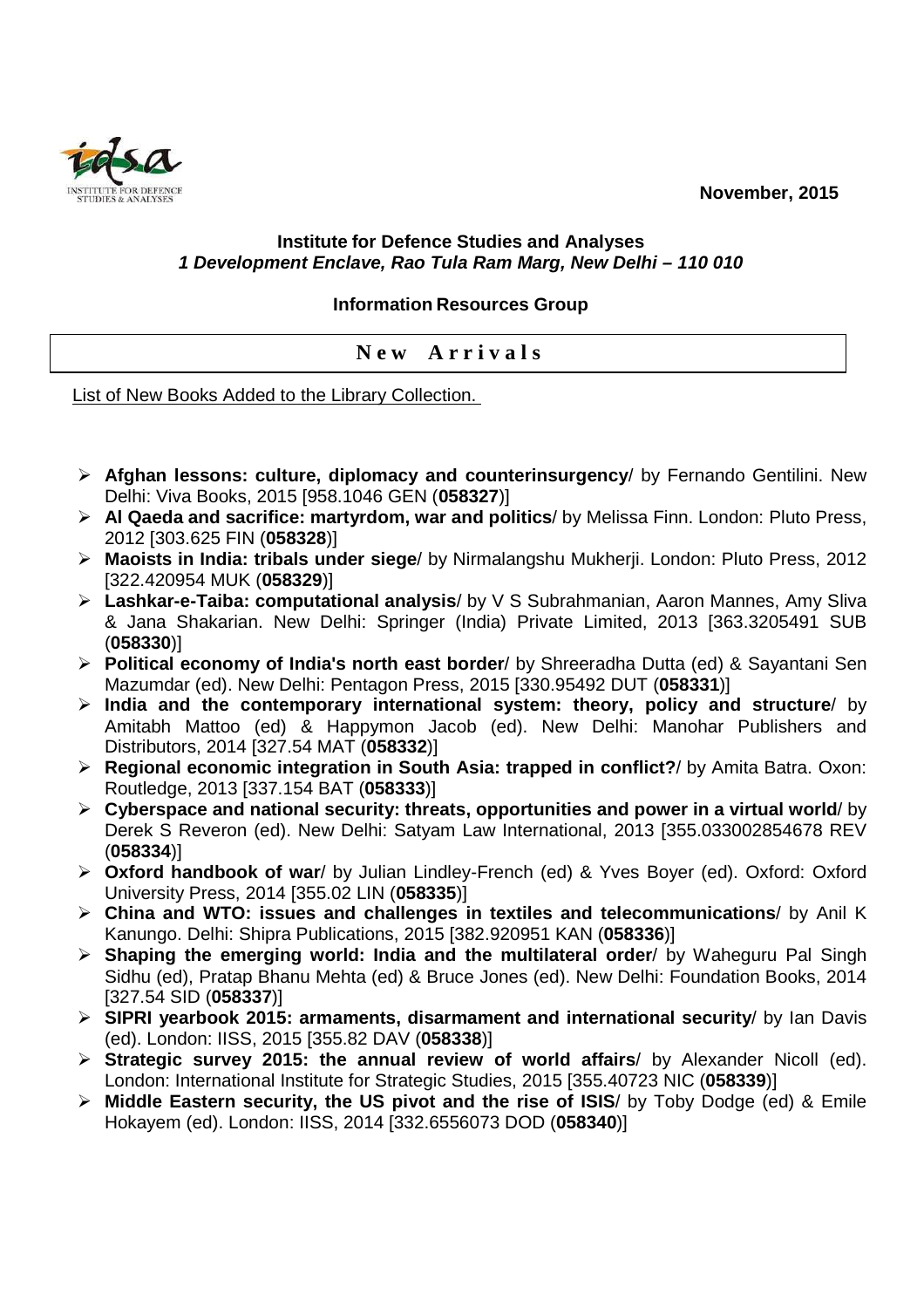- **Spoiler groups and UN peacekeeping**/ by Peter Nadin, Patrick Cammaert & Vesselin Popovski. London: IISS, 2015 [341.584 NAD (**058341**)]
- **Power shifts and new blocs in the global trading system**/ by Sanjaya Baru (ed) & Suvi Dogra (ed). London: IISS, 2015 [382 BAR (**058342**)]
- **China's strong arm: protecting citizens and assets abroad**/ by Jonas Parello-Plesner. London: IISS, 2015 [327.2051 PAR (**058343**)]
- **Why India is not a great power (yet)**/ by Bharat Karnad. New Delhi: Oxford University Press, 2015 [327.1054 KAR (**058344**)]
- **Oxford handbook of Indian foreign policy**/ by David M Malone (ed), C Raja Mohan (ed) & Srinath Raghavan (ed). Oxford: Oxford University Press, 2015 [327.1054 MAL (**058345**)]
- **Chinese people's liberation army in 2025**/ by Roy Kamphausen (ed) & David Lai (ed). New Delhi: Alpha Editions, 2015 [355.03320951 KAM (**058346**)]
- **Diplomatic dimension of maritime challenges for India in the 21st Century**/ by Yogendra Kumar. New Delhi: Pentagon Press, 2015 [359.03054 KUM (**058347**)]
- **Duels of the Himalayan eagle: the first Indo-Pak air war (1-22 September 1965)**/ by Bharat Kumar. Gurgaon: IM R Media Pvt Ltd, 2015 [954.9045 KUM (**058348**)]
- **Monsoon war: young officers reminisce, 1965 India-Pakistan war**/ by Amarinder Singh & Tajindar Shergill. New Delhi: Roli Books, 2015 [954.9045 SIN (**058349**)]
- **Himalayan face-off: Chinese assertion and the Indian riposte**/ by Shishir Gupta. Gurgaon: Hachette Book Publishing India Pvt. Ltd, 2015 [327.51054 GUP (**058350**)]
- **Atlas of Ancient Indian History**/ by Irfan Habib & Faiz Habib. New Delhi: Oxford University Press, 2012 [912.54 HAB (**058351**)]
- **Nepal: human rights yearbook 2015**/ by Madan Paudel (ed). Kathmandu: Informal Sector Service Centre, 2015 [323.45496 PAU (**058352**)]
- **Decentralization and development: the role of democratic principles, some comparisons between Switzerland and Nepal in the field of tourism, hydropower and infrastructure**/ by Toni Hagen. Kathmandu: Ratna Pustak Bhandar, 2012 [338.954960494 HAG (**058353**)]
- **Climate insecurity and conflict in South Asia: climate stress as a catalyst for social tension and environmental insecurity**/ by Bishnu Raj Upreti, Christopher Butler & Kiran Maharjan. New Delhi: Adroit Publishers, 2015 [551.69054 UPR (**058354**)]
- **Trajectory of democracy in Nepal**/ by Krishna Hachhethu. New Delhi: Adroit Publishers, 2015 [321.805496 HAC (**058355**)]
- **Parliamentary democracy in Bhutan: a journey from tradition to modernity**/ by Sarish Sebastian. New Delhi: Adroit Publishers, 2015 [321.805498 SEB (**058356**)]
- **Constitution of Nepal**/ by Nepal. Ministry of Law, Justice and Parliamentary Affairs. Kathmandu: Law Books Management Board, 2015 [342.05095496 NEP (**058357**)]
- **Statistical abstract of transportation and communications 2014 Republic of China**/ by China. Dept. of Statistics. Ministry of Transportation and Communications. China: Dept. of Statistics. Ministry of Transportation and Communications, 2015 [315.1200951 CHI (**058358**)]
- **Change in Myanmar**/ by Rajiv K Bhatia (ed). China: ICWA, 2015 [327.591 BHA (**058359**)]